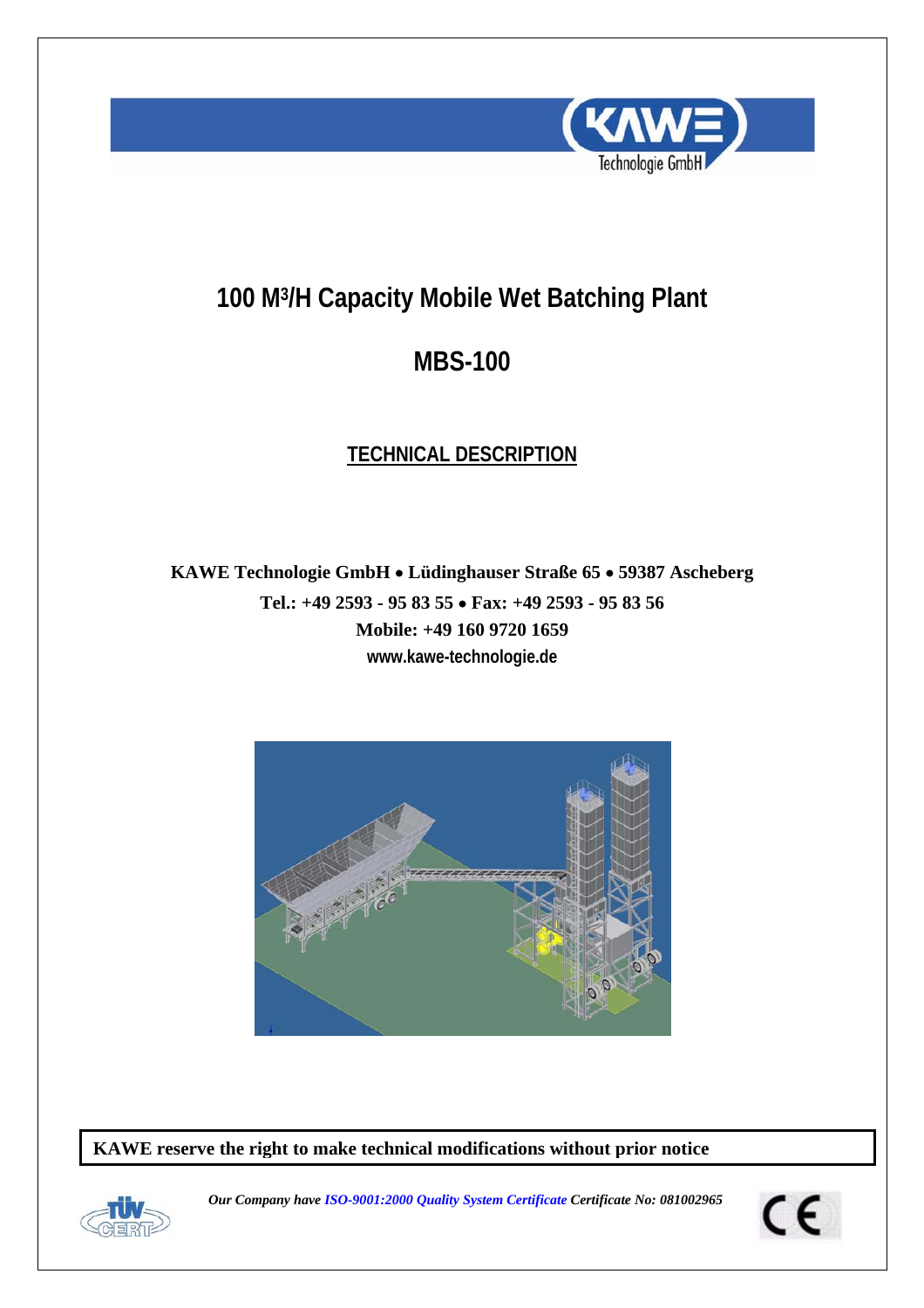

# **1.MOBILE AGGREGATE BUNKER**

**(Chassis to have double axle-single tire, air brake system, signal and parking lights etc.)** 

| 1.1.- Bunker :           | $: 1$ Unit              |
|--------------------------|-------------------------|
|                          |                         |
| - Number of compartments | : 5                     |
| - Capacity of each unit  | : $5X26$ m <sup>3</sup> |
| - Total Capacity         | : 130 $m3$              |
| - Loading Width          | : 3500 mm. x 3500 mm.   |
| - Material Thickness     | : St 37.2, $5 - 6$ mm.  |
| - Vibro Motor            | : 2x0,5 kW              |

- Aggregate bunker is designed and manufactured to operate under heavy working conditions for long time.

- Warning system when material runs out or accidental interruption , Acoustics type

| 1.2.- Weighing Belt Conveyor                           | : 1 Unit                                |
|--------------------------------------------------------|-----------------------------------------|
|                                                        |                                         |
| - Rubber Dimensions                                    | : min. 13x 800 mm (4-layer cord fabric) |
| - Installed Power                                      | $: 22$ kW                               |
| - Belt Speed                                           | $: 1.9$ m/sec                           |
| - Diameter of Tension Drum                             | $: 300$ mm.                             |
| - Load cell                                            | : 5000 kg 4 Unit                        |
| - Diameter of Driving Drum                             | : 320 mm., covered with 10 mm rubber    |
| - Bearings                                             | : SNA series with lubrication greaser   |
| - Weighing bunker vibrators                            | : 2 Units 300/3, MVE                    |
| - Slider                                               | : With weighed and "V" shape            |
| - Safety switch for belt                               | $: 2$ units                             |
| - Sensor for break off of belt                         | $: 1$ unit                              |
| - Emergency Stop button                                | $: 1$ unit                              |
| - Maintenance-free closed type bearing group for rolls |                                         |

- Carrying rollers, 89 x 400 mm. Group of 3 Each.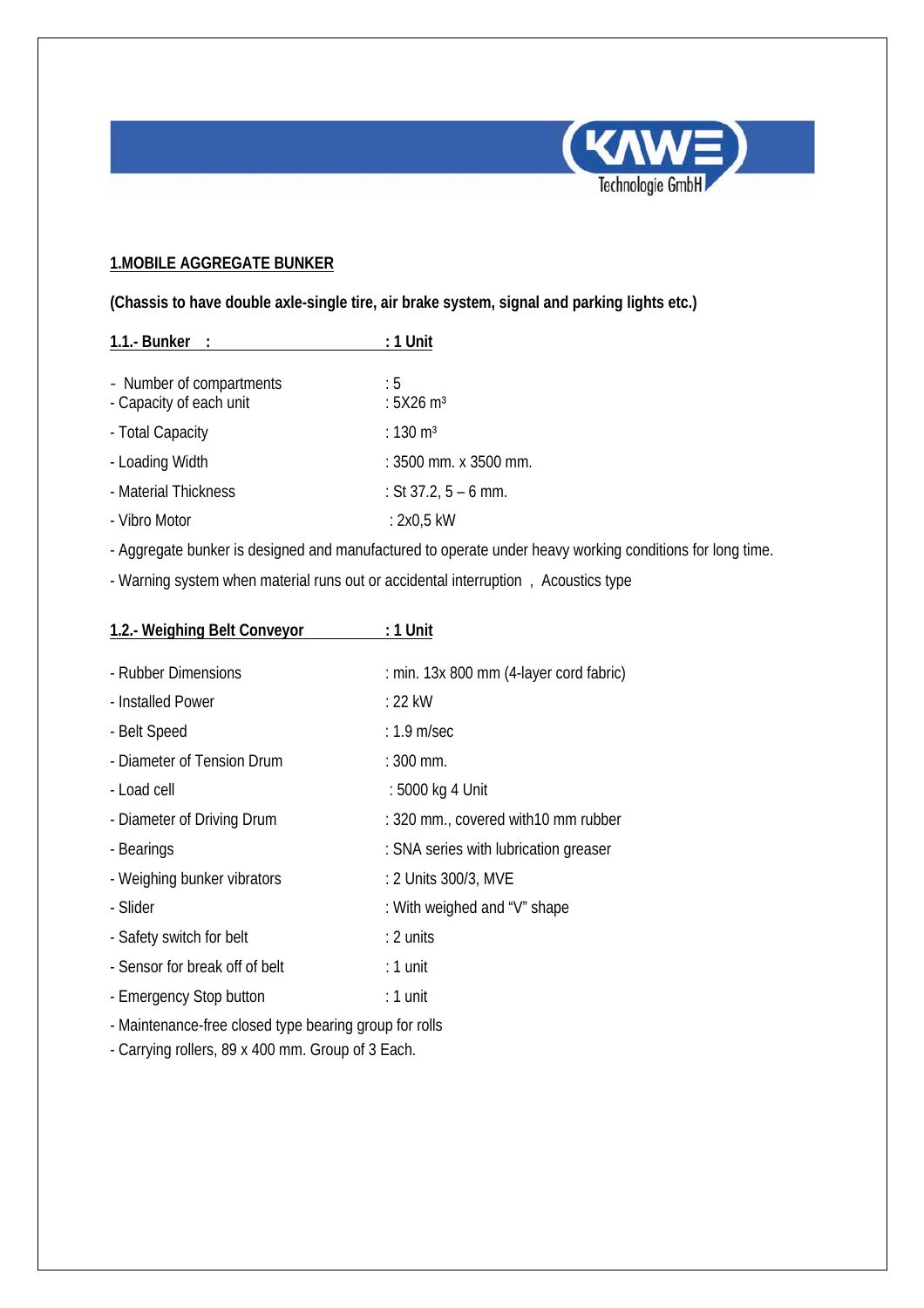

#### **2. MOBILE MIXING TOWER**

### **2.1.- Main Chassis Superstructure (Chassis to have double axle-single tire, air brake system, signal and parking lights etc.)**

Plant chassis, which provides 4250 mm useful height, is produced from section - profile and sheet iron, according to ISO9001 and all related DIN norms.

Below listed cement weighing and water weighing hoppers are mounted on a separate removable chassis placed on the mixer chassis and equipment with ladder platform and parapets.

#### **2.2.- Mixer Feeding Belt Conveyor: : 1 Unit**

| <b>Dimensions</b><br><b>Bearings</b> | : 800mm x22,5m.<br>: SNA series with lubrication greaser |
|--------------------------------------|----------------------------------------------------------|
| <b>Drums</b>                         | : Driving drum covered with 10 mm rubber                 |
| Motor-reduction                      | $:37$ kW,                                                |
| Safety switch for belt               | $: 2$ units                                              |
| Sensor for break off of belt         | $: 1$ unit                                               |
|                                      |                                                          |

Covered with galvanized plates and one side having traveling platform.

| 2.3.- Aggregate collecting bunker | $: 1$ Unit                                                                          |
|-----------------------------------|-------------------------------------------------------------------------------------|
| Capacity<br>Valve<br>Vibro Motor  | : $3.5 \text{ m}^3$<br>: Sliding valve with pneumatic operated<br>: MVE200/3 0,3 kW |
| 2.4.- Cement Weighing Hopper      | $:1$ Unit                                                                           |
| <b>Weighing Capacity</b>          | : 1000 kg                                                                           |
| Load Cell                         | : 3X1000 kg                                                                         |
| <b>Pneumatic Valve</b>            | : WAM V1-FS300S                                                                     |
| Diameter                          | $: 300$ mm                                                                          |
| Driver                            | : CP 101                                                                            |
| Vibro Motor                       | : 1 unit, MVE60/3 0,25 kW                                                           |
|                                   |                                                                                     |

| 2.5.- Water Weighing Hopper                                               | : 1 Unit                                           |
|---------------------------------------------------------------------------|----------------------------------------------------|
| <b>Weighing Capacity</b><br>Load Cell<br><b>Pneumatic Valve</b><br>Driver | : 500 kg<br>: 3 X 1000 kg<br>$:250$ mm<br>: CP 101 |
| 2.6.- Additive System                                                     | : 2 Units                                          |
| Capacity                                                                  | : 45 kg                                            |
| Load Cell                                                                 | : 100kg                                            |
| <b>Pneumatic Valve</b>                                                    | $\cdot$ 1"                                         |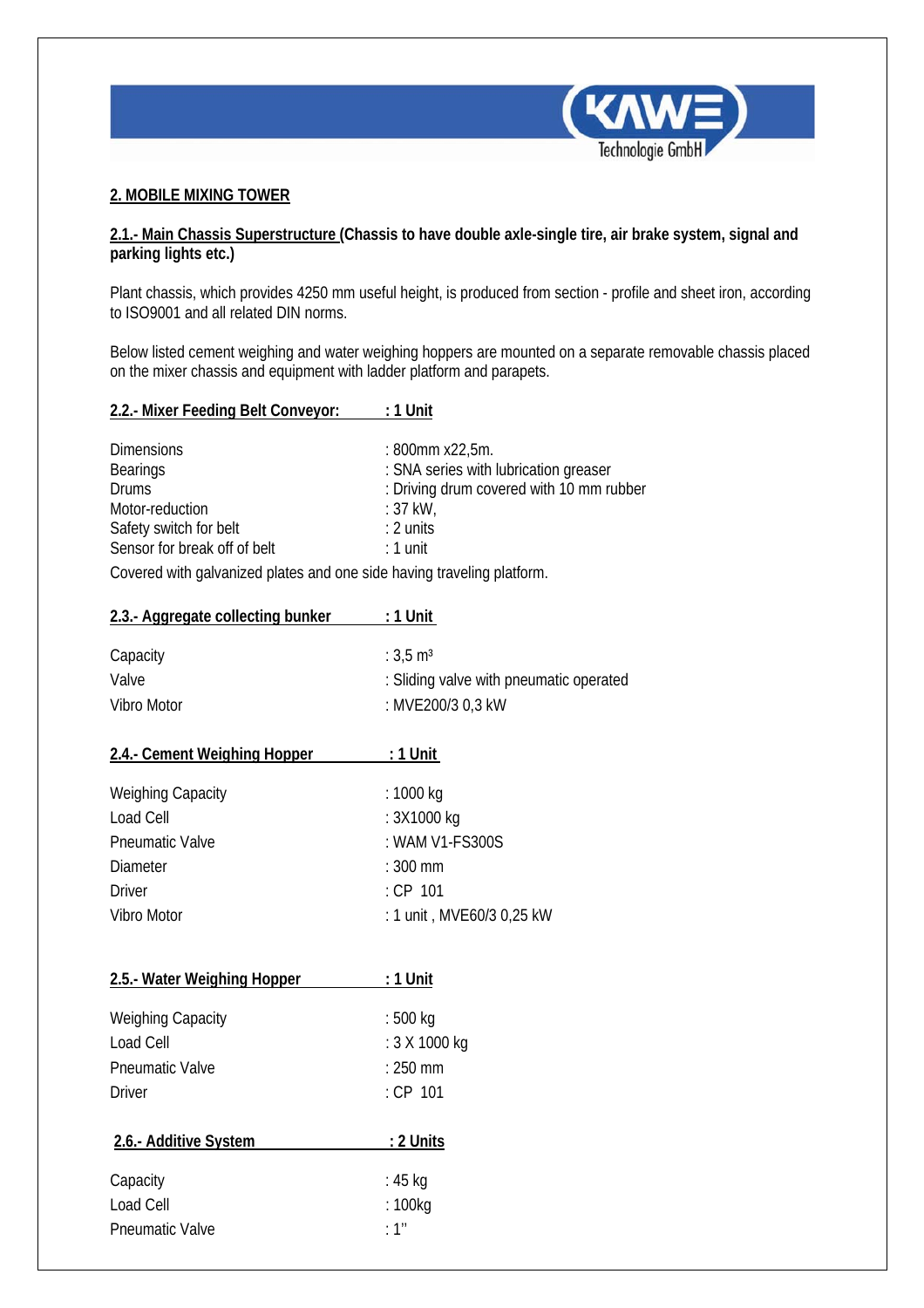

Technologie GmbH

| - Piping installation on the plant |        |
|------------------------------------|--------|
| - Pneumatic valve                  | : 2.5" |

- Pneumatic valve
- High pressure water pump.

| 2.8.- Twinshaft Mixer              | $: 1$ Set          |
|------------------------------------|--------------------|
|                                    |                    |
| <b>Loading Capacity</b>            | $: 3500$ It.       |
| <b>Fresh Concrete Capacity</b>     | : 3000 lt          |
| <b>Compacted Concrete Capacity</b> | $: 2500$ It        |
| Motor-Gear Box Power               | $: 2 \times 45$ kW |
| Linings                            | : HB500 - 20 mm    |

- Water distributor
- Manuel emergency pump for emergency discharge
- Hydraulic discharge cover
- Automatic central lubrication system
- Safety switch of the maintenance door

| 2.9. – Air Compressor          | : 1 Unit      |
|--------------------------------|---------------|
|                                |               |
| - Capacity                     | $: 1100$ lt/m |
| - Installed Power              | : min. 7,5 kW |
| - Capacity of depot            | : 350 lt      |
| - Operating Pressure           | : 8 Bar       |
| - Pipe and fittings equipments |               |
| 2.10.- Control Cabinet         | : 1 Unit      |
|                                |               |

Dimension : 2,4 x 3 x 2,5 m.

Air conditioner is included.

Outer wall of the cabin is made from 0,5 mm painted galvanized material and inner wall is made from 12 mm laminated chipboard. Isolated side walls are made from 50 mm polyester hard blister and ceiling is made from 80 mm glass wool. Windows are PVC and ISICAM (heat isolated double glass). Electrical installation is imbedded. Fittings, socket and switches are exist in the cabin.